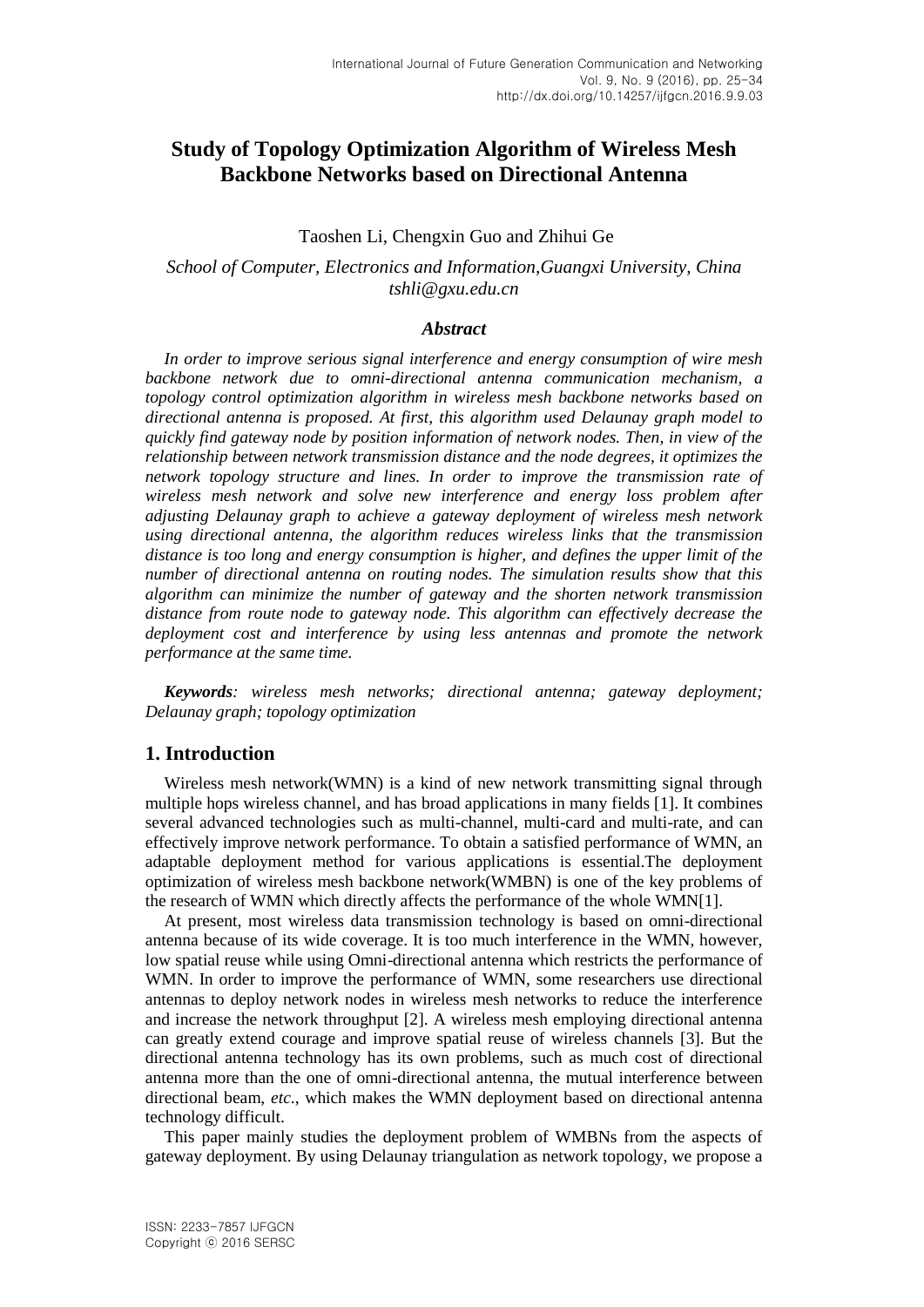Delaunay graph-based topology control optimization algorithm of WMBNs using directional antenna. The remainder of this paper is organized as follows. Section 2 briefly describes previous works related to the deployment optimization methods of WMN. Section 3 gives problem descriptions and network model. A topology control optimization algorithm in wireless mesh backbone networks based on directional antenna is presented in Section 4. The performance evaluation of the algorithm is presented in Section 5 and some concluding remarks are given in Section 6.

# **2. Related Works**

The gateway deployment optimization of WMN is a hot issue by the attention of researches, and has made some achievements. The problem of Gateway deployment optimization with multi-objective in WMN is known to be NP-complete problem [4]. In order to optimize the WMN's topology and decrease the interference, some researchers have gained some achievements. To minimize the number of gateway and make load balance between gateways, Wu *et al*. [5] proposed a gateway placement optimization algorithm for load balancing in wireless mesh networks, which is greedy algorithm based on the weight of the load of network. Drabu *et al*. [6] used heuristic algorithms to solve gateway placement optimization problem of WMN, and presented a near optimal heuristics algorithm for gateway placement. Seyedzadegan *et al* [7]. put forward a novel algorithm for the gateway placement problem in WMBNs. The algorithm placed a minimum number of IGWs to satisfy quality of service (QoS) requirements.

Recently, the research about WMN using directional antenna is mainly focused on the MAC layer while research on network deployment is just at the beginning. Under directional antenna, a reasonable topology control mode can increase the effect of WMN routing, so that improve the transmission rate packet, fairness and reduce end to end delay [8]. Kandasamy *et al*. [9] studied the improvement of WMN using directional antennas. Each node in the network is equipped with a 4-beam antenna array and forms a grid network topology. Then researchers analyzed the gain of throughput, delay and fairness of network on this topology. Hiraku *et al*. [10] analyzed the performance of WMN using sector antenna, noting that the problem, such as hidden and exposed terminal, "Deafness", which is due to the use of directional antennas could be solved by using sector antenna. Liu *et al*. [11] proposed a topology control method for multi-channel multi-radio wireless mesh networks that use directional antennas. A similar structure is proposed in [12] under the 802.11s standards. Antennas covering a fixed area are deployed on nodes in order to have a full coverage. Based on this topology, a mechanism is proposed to reduce the cost of routing. Li *et al*. proposed a novel optimizing WMN deployment algorithm based on directional antennas and Delaunay triangulation is proposed in [13]. By removing redundant triangle edge, the network topology is simplified and the number of directional antenna deployed on nodes is reduced which make deployment costs reduce. Wu *et al*. studied the gateway deployment problem of WMBN using directional antenna in [14]. A heuristic algorithm based on the capacity of node is proposed to minimize the number of gateways and both the average hops and maximum hops between any mesh router and its closest gateway. Wang *et al* [3] addressed how to jointly optimize topology,routing and channel assignment, and proposed a simple and implementable joint optimization heuristic which is based on interactive LP rounding guarantee to converge. Using Delaunay triangulation, Zhang *et al*. [15] presented a topology control algorithm of WMN based on tolerance region, which can simplify the operation of routing in dynamic scenarios and increase the network throughput.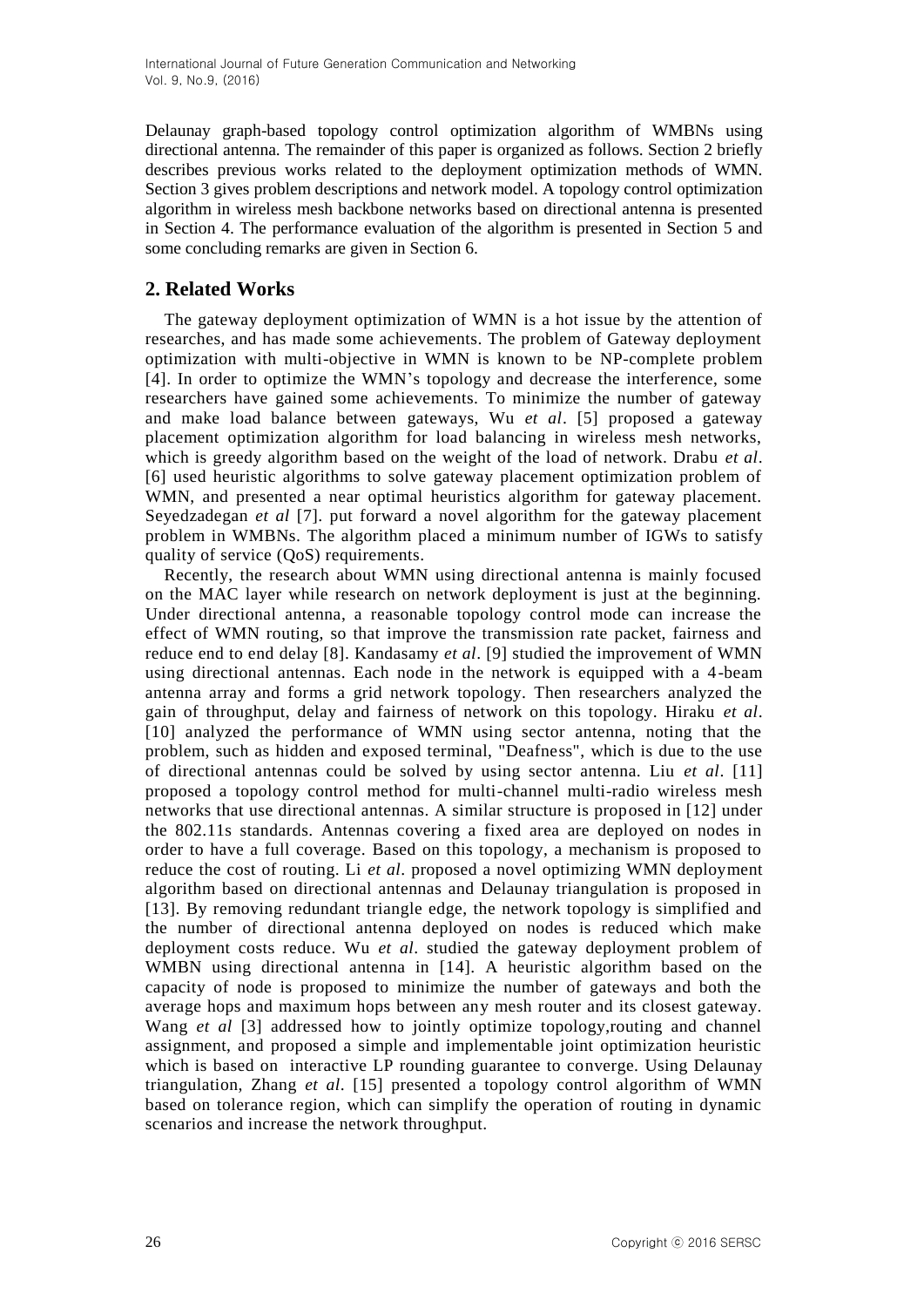However, because the nodes of network topology are randomly distributed, the directional antenna communication in wireless network topology control technology still exists link angle is too small and the distance between nodes may be too short,which results in a large channel interference appears between directional antennas. So, it is certain research significance to research on topology control technology for WMNs based on directional antenna. In this paper, we will study a topology control optimization method of WMBN based on directional antenna which combines computational geometry and topology of WMN.

# **3. Problem Descriptions and Network Model**

#### **3.1. Problem Descriptions**

As it is known, the gateway node (GW) is the key node to connect the whole WMN to the Internet, so the GW requires higher performance and reliability to ensure the normal operation of the network. In addition, the position of GW in the network also affect the performance of the entire network, and it relates to network delay, network throughput and other network performance. So, we need to be deployed under multiple constraints.

In this paper, the multi-gateway WMBN in which each node is deployed appropriate number of directional antennas is optimized. Taking into account meeting users' request for bandwidth and network performance, WMBN is divided into disjoint clusters. The gateway deployment algorithm reasonably select a node as a gateway to reduce the deployment costs and the delay from mesh router (MR) to gateway(MR-GW), and also need to balance the load between gateways and control the media competition between nodes at same time. Since the cost of the GW is larger than MR, the number of gateways can be used to represent the cost of gateway deployment. The delay of MR-GW is equivalent to the path length of MR-GW. Therefore, the goal of our algorithms is to minimize the number of gateways and the path length of the MR-GW. Besides, the load balance among gateways and the node contention controlling are achieved through a reasonable division of total traffic of MR and the constraint of the number of node that attach to some gateway.

The researchers have found that Delaunay triangulation (DT) has many desirable properties, so it is widely used in the deployment of wireless network like wireless sensor network [15-17]. It can increase network coverage and minimize network deployment costs, and ensure that the generated network topology as uniform as possible. However, in all the graph formed by triangulation net formed by drawing, the minimum angle of triangulation net formed by Delaunay triangulation is maximum. Therefore, the average degree of the graph nodes is lower.

An initial dealaunay topology graph is shown in Figure 1. As can be seen from the Figure 1, the small angle and long side of the topology is the most important issues affecting the deployment. The small angle needs more directional antenna, resulting in the increase of deployment costs. The long side needs require larger transmission power to ensure connectivity, causing new interference problem. Figure 2 is topology after initial optimization and removing part of the long side. In Figure 2, the node No. 12 is designated as a gateway node, the solid lines represent the shortest path tree connected to the gateway node and the dashed lines represents the remaining original Delaunay topology edge which we will adjust it as an alternative set of directional antenna.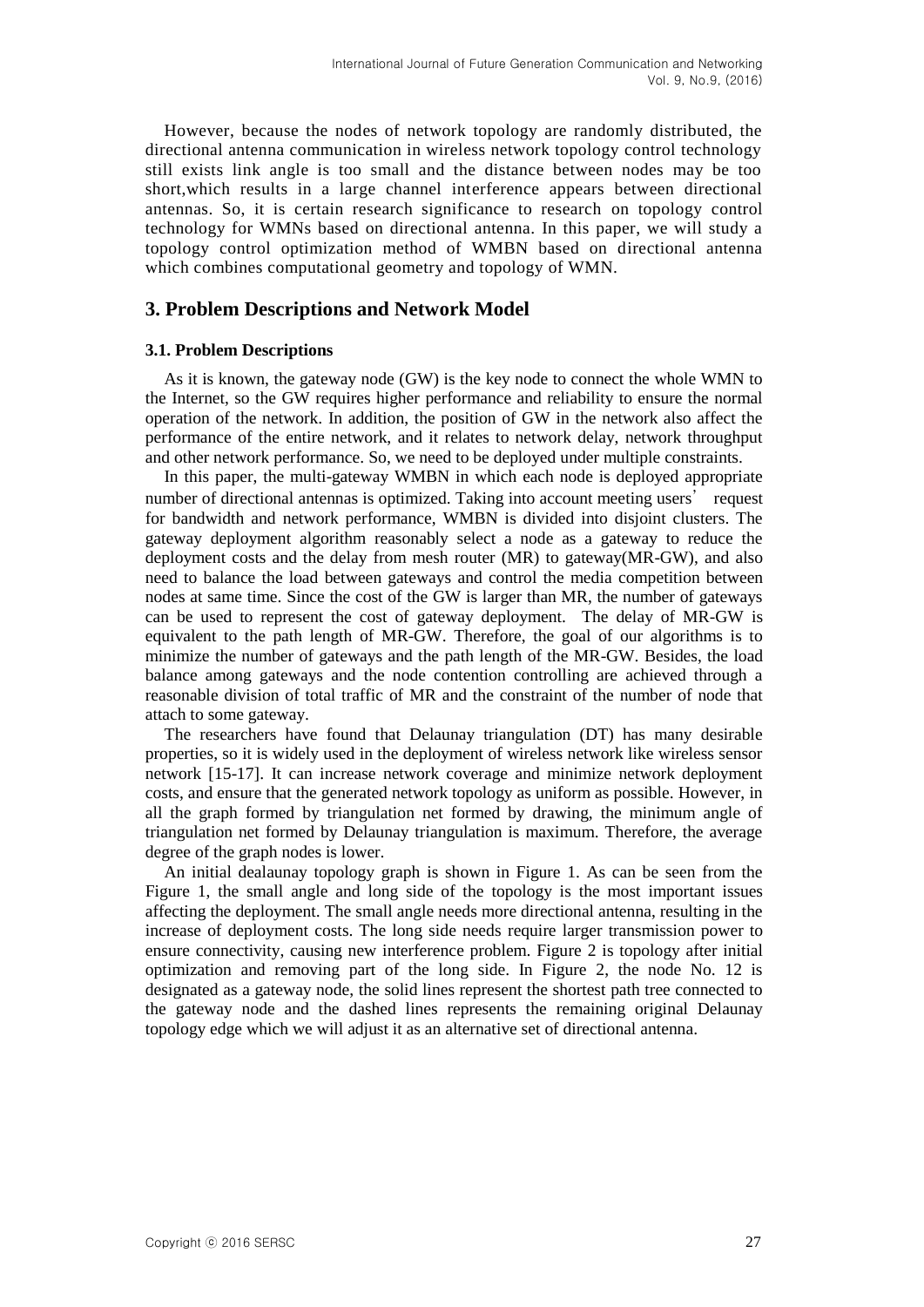

**Figure 1. Dealaunay Topology Figure 2. Topology Graph after Initial Graph Optimization**

As a result of the same transmission power, using Delaunay triangulation to deploy WMN network based on directional antennas will lead to larger transmission distance of some nodes, so as to cause new interference and energy consumption. Therefore, we need to adjust the cover range of nodes by controlling the transmission power, so that the average connection of nodes in the network is maintained at an acceptable range, which reduces network interference.

Therefore, the research question of this paper is described as follows: $(1)$  choose reasonable nodes as gateway in order to reduce deployment costs and delay of MR-GW;(2) optimize WMBN topology of WMBN and achieve both optimization goals: minimizing the number of GW and the path length of MR-GW.

#### **3.2. Network Model**

We model an wireless mesh backbone network as an undirected Delaunay graph *G* (*V*, *E*),  $V = \{v_1, v_2, \ldots, v_n\}$  is the set of n network nodes, representing MRs and GWs. *E* is the set of link in the network. The coordinates of a node can be represented by (*x*, *y*). The Euclidean distance between node  $v_i$  and  $v_j$  is  $L(i, j) = \sqrt{(x_i, x_j)^2 + (y_i, y_j)^2}$ , setting that the maximum transmission distance of directional antenna is *Lmax*, in order to reduce the interference between antennas, setting a minimum distance between nodes is *Lmin*. Therefore, the radio link set  $E = \{(v_i, v_j) | L_{min} \le L_{min}(i,j) \le L_{max}, i \ne j\}$ , and the adjacency matrix of *G* is:

$$
A = \begin{pmatrix} a_{1,1} & \dots & a_{1,n} \\ \vdots & \ddots & \vdots \\ a_{n,1} & \dots & a_{n,n} \end{pmatrix}
$$
 (1)

where  $a_{i,j}$  represents whether there is a radio link between nodes  $v_i$  and  $v_j$ , if  $(v_i, v_j) \in E$ , then  $a_{i,j}=1$ , otherwise  $a_{i,j}=0$ . The link distance between nodes is expressed as  $\omega$  which is equal to the Euclidean distance between the two nodes, the gateway node is set as  $V_G$  and the non-gateway nodes represent a collection *VNG*.

Vector  $Z = \{z_1, z_2, \ldots, z_n\}$  represents that which node is selected as a gateway, when a node  $v_i$  is selected as the gateway,  $z_i = 1$ , otherwise  $z_i = 0$ .  $T_i$  denotes the maximum traffic of node  $v_i$ . In this paper, the WMN is divided into several clusters, and each cluster has only one gateway (cluster's head) serving the nodes inside the cluster. Cluster *C* is a sub only one gateway (cluster s nead) serving the nodes inside the cluster. Cluster C is a sub-<br>graph of *G*,  $C(V', E') \subseteq G(V, E), V' \subseteq V, E' \subseteq E, C_g$  represents the cluster whose root node is gateway  $v_g$  and  $|C_g|$  denotes the node number of  $C_g$ .  $\lambda(i, j)$  indicates that the node  $v_i$ connects to the gateway  $v_j$  via a or multi-hop,  $\delta(i, j)$  represents the shortest distance between node  $v_i$  and  $v_j$  with single hop or multi-hop,  $T_g$  represents the maximum traffic of gateway  $v_g$ , *S* represents the maximum number of nodes inside the cluster.  $A_{bad}$  denotes angle between directional antennas that prone to create interference, that is bad angle. *a*(*i*,*j*,*k*) represents an angle which vertex is  $v_i$  and two sides are  $(v_i, v_j)$  and  $(v_i, v_k)$ .  $D_{maxP}$  is the maximum number of directional antennas deployed on each node, *d*(*i*) is the degree of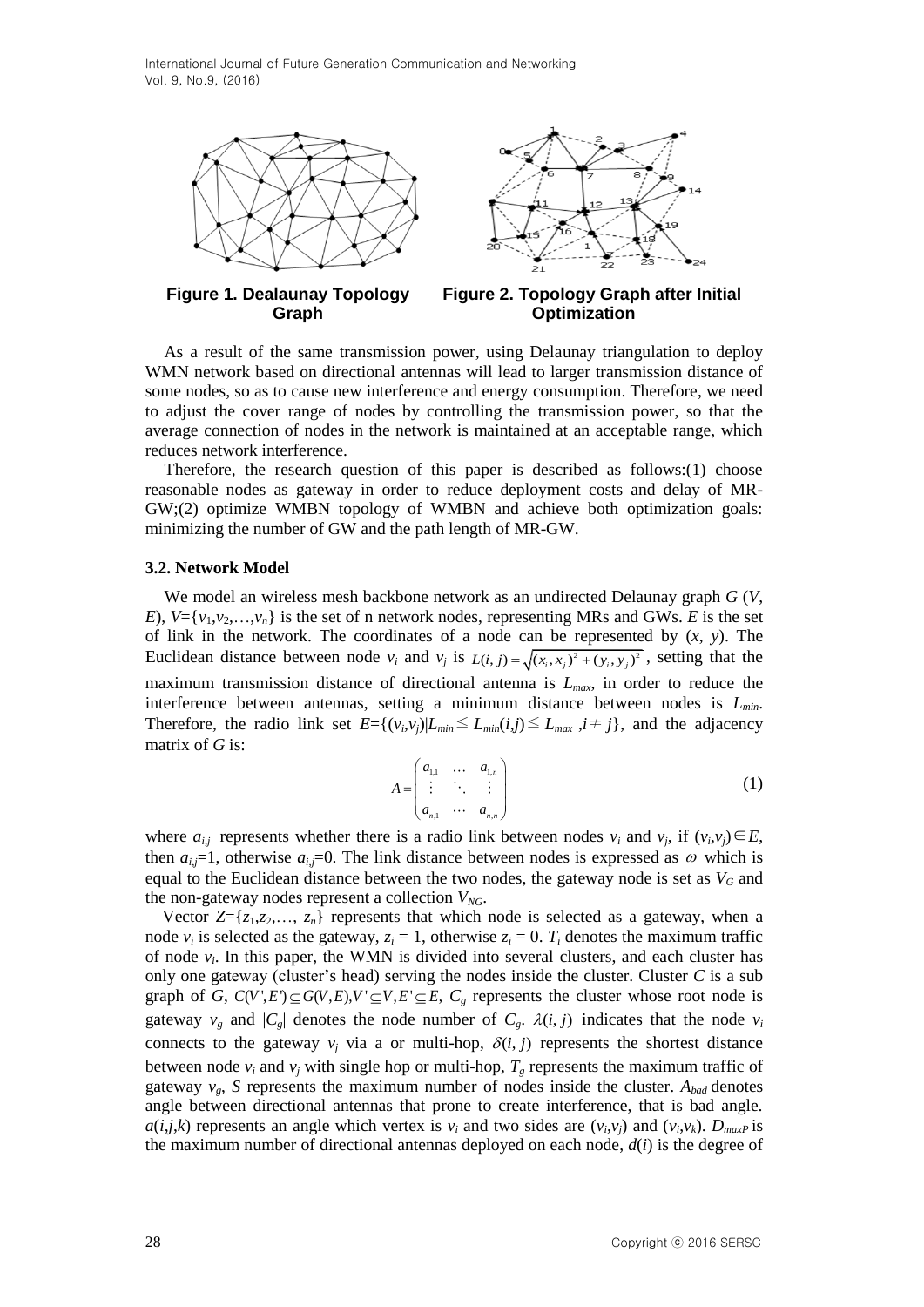note *v<sup>i</sup>* , *pre* is the priority of each nod. The priority of gateway node is the highest, and the farthest node from the gateway node has the lowest priority.

According to the above settings, the formulation of this paper's model is given below: Optimization goal:

$$
\min \sum_{i=1}^{n} z_i \tag{2}
$$

$$
\min \sum_{i}^{n} \sum_{j}^{n} \delta(i, j)^* \lambda(i, j) \tag{3}
$$

Subject to:

$$
\sum_{\nu_j \in V_G} \lambda(i,j) = 1, \forall \nu_i \in V_{NG}
$$
 (4)

$$
|C_{s}| \leq S \tag{5}
$$

$$
\sum_{i=1}^{S} T_i \le T_g, v_i \in C_g \tag{6}
$$

$$
\forall a(i,j,k) > A_{bad} \tag{7}
$$

$$
d(i) \le D_{\max}, \quad v_i \in V_{NG}
$$
 (8)

In this model, the objective (2) means that a minimum number of nodes selected as the gateway among n nodes is achieved. And the objective (3), the total distance of MR-GW is minimized. These two objectives are subjected to the following constraints. Equation (4) ensures that each node  $v_i$  is attached to only one gateway  $v_j$ . Inequality (5) guarantees that the number of nodes inside each cluster is within maximum number S. Inequality (6) ensures the gateway maximum traffic capacity as the upper bound of the traffic in each cluster. Inequality (7) represents any angle existing in network topology should be less than bad angle. Inequality (8) represents the number of directional antennas of other routing nodes outside the gateway node is less than the maximum number of directional antennas deployed on each node.

### **4. Our Algorithm**

#### **4.1. Algorithm Descriptions**

The gateway deployment optimization problem is treated as a linear programming problem. According to the centrality of graph theory, we propose a gateway deployment algorithm based on Delaunay graph. According to the closeness centrality of graph theory, tightness is a kind of measurement of centrality of a node in a graph. In the analysis of a network, tightness of a node is defined as the reciprocal of the total path of the node to other nodes. Therefore, the closer to the center a node is, the smaller total path of the node to other nodes it has. This algorithm design idea is: in the sub-graph subjected to the constraint of traffic flow and the number of nodes that gateway serve, we figure out the central node or nodes close to the center through greedy algorithm to achieve the shortest path MR to the gateway, and then achieve the shortest total MR-GW distance of the whole network. Another objective of the proposed algorithm is to achieve the minimum number of gateways based on a reasonable network division of network traffic flow subjected to the QoS constraints.

Our gateway deployment algorithm based on Delaunay graph for WMN is described as follows:

Step1: Collect the network information (including the maximum traffic flow and coordinates of nodes), and then we get the Delaunay topology of WMN according to this information. The overall traffic flow of the network is calculated to decide whether the network is divided.

Step2: According to breadth-first traversal principle, it began to traverse the nodes in the graph from the node in the lower left corner. When the traffic flow of traversed node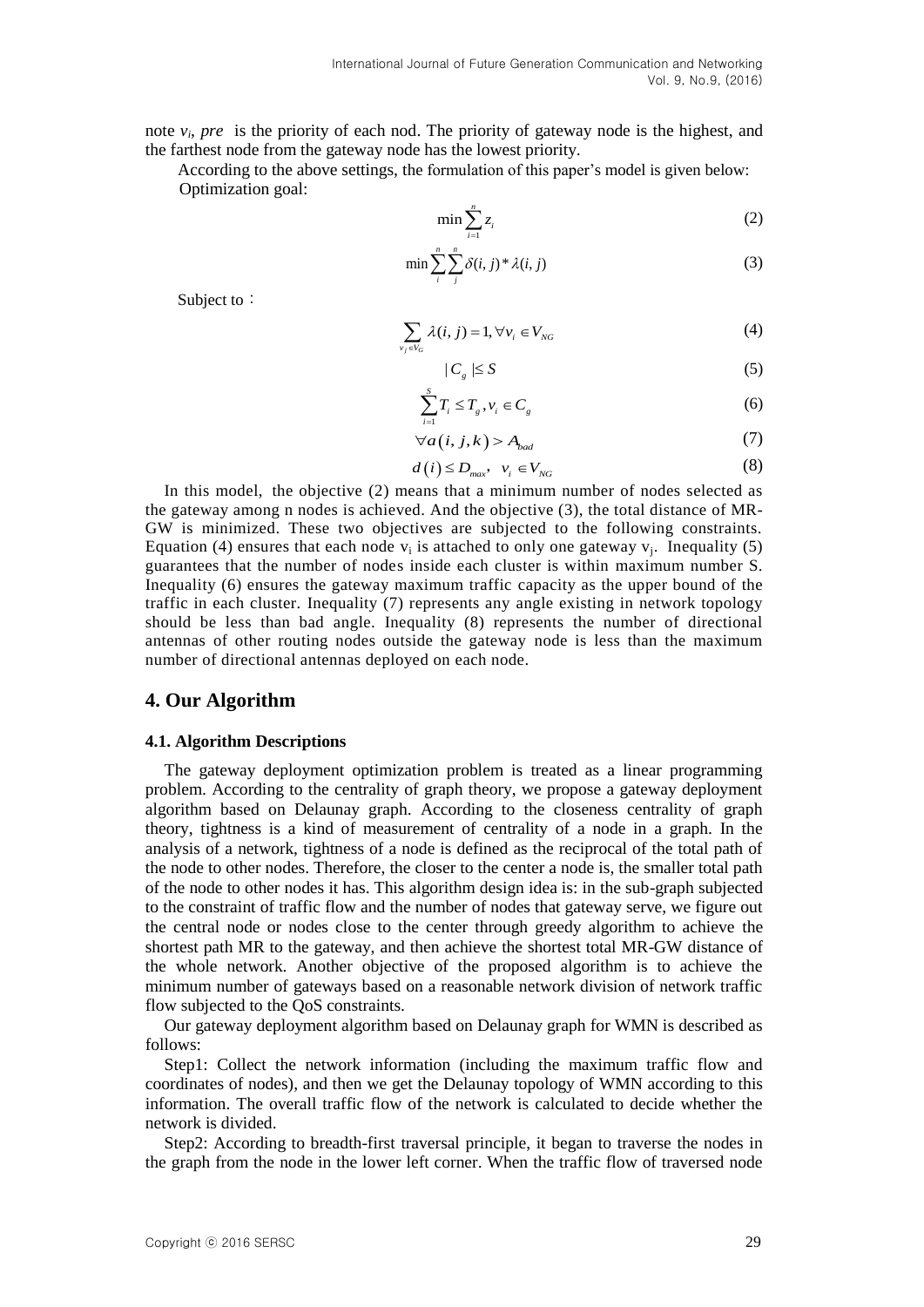reaches maximum limit of gateway or the number of traversed node reaches *S*, the Delaunay sub graph is formed.

Step3: The center coordinates of the sub graph are found out based on the coordinates of nodes in the sub graph so that can get the Euclidean distance of each node to the center point and the shortest three nodes are found out. The one of these three nodes has the shortest total distance to other nodes is selected as the gateway of the sub graph. The traversed nodes are removed from the adjacency matrix.

Step4: Repeat Step2 and Step3 in the rest of the adjacency matrix until all gateways needed in the network are selected.

Step5: Obtain the connections of each node in Delaunay sub graphs and gateway node according to the position of the selected gateway node. Setting *Abad* and *Dmax*.

Step6: Traverse the topology of various sub-clusters in the entire network, find out all triangle which interior angles is less than *Abad*, and remove the edge opposite the maximum angle in these triangle. Thus, we can get the initial optimization topology.

Step7: Take the gateway of each Delaunay sub-graph as the root node of the tree, the distance from the gateway as the priority *pre*. and connect Delaunay sub-graph nodes except the gateway node to the tree. When connected, select only those nodes which *pre* is highest and its degree is not greater than *Dmax*. If the degree of optimal node is greater than Dmax, then select sub-optimal node to connect.

Step8: Repeat Step7 until all nodes in each Delaunay sub-graph have been traversed and connected. Finally, we get a network topology based clustering.

Step9: If the degree of all nodes are not larger than  $D_{max}$ , we can add redundant paths through the network in order to increase the reliability and redundancy of the network.

#### **4.2. Instance Description of Algorithm**

In this section, we use a instance to describe the execution process of the algorithm. To simplify the demonstration, we only use a Delaunay sub-graph for instance. The topology of the instance is shown in Figure 3, and the hexagram node represents the gateway node. Obviously, there are many links which angle is to small in whole topology, and these links will have too much interference between the directional antenna. So, it is necessary to optimize these links.After using the our algorithm to optimize the angle of these links, the optimized topology is shown in Figure 4. Optimization results shows that links have been improved and effectively reduced the communications interference between directional antenna.





**Figure 3. Delaunay Sub-graph Figure 4. Topology Graph after Optimizing Bad-angle**

However, the degree of some nodes is still higher, the number of antennas on these nodes are also larger. Thus, we also need to limit the degree of these nodes and make MR-GW distance to a minimum. The further optimized result is shown in Figure 5. After optimization, the degree of each node is not greater than *Dmax*, the number of antennas deployed on each node is reduced and the MR-GW is also shorter. To further ensure network connectivity, our algorithm adds a certain amount of redundancy side (as shown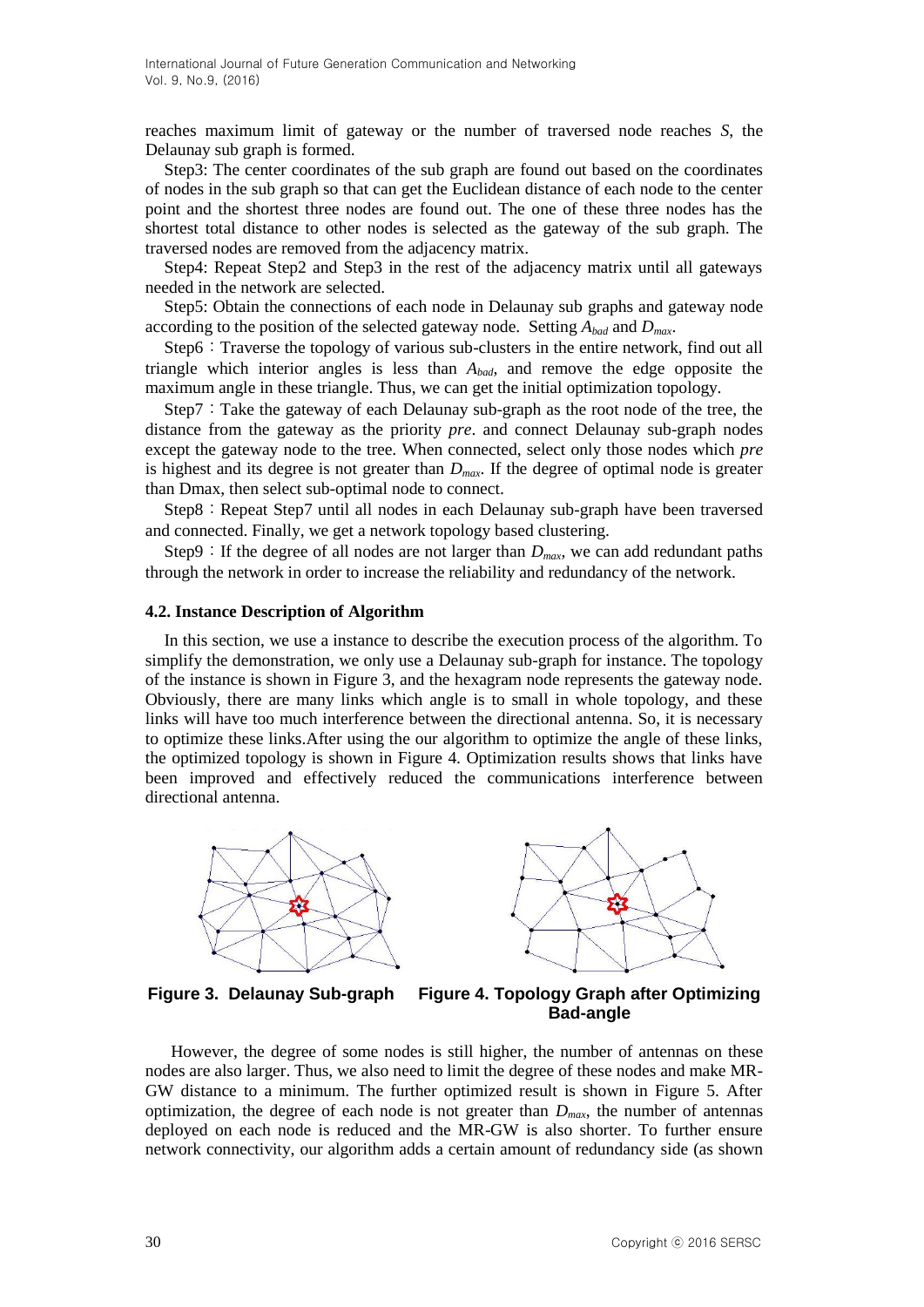in Figure 6). Obviously, after the algorithm optimization, network topology has the minimal MS-GW, and has ensured redundancy of the network at same time.



# **5. Performance Analysis and Simulation Result**

#### **5.1. Experimental Environment and Parameters setting**

In simulation experiment, the *Abad* is set at 30 degrees, the *Dmax* of each node is 3. Each node communicates with the gateway node with the shortest path. All nodes are randomly and uniformly distributed so that the distance between the nodes is approximately equal which make us use total number of MR-GW hops to represent the total MR-GW distance. In order to simplify the calculation, we set that all MR node's local traffic is 1 and the maximum traffic  $T_g$  of gateway  $v_g$  is 25. The maximum traffic of gateway is equal to the maximum number of nodes it serves, which means the cluster' s maximum number of node is 25.

The random deployment algorithm and ILA (Improved Liu's Architecture) algorithm proposed in [6] are used as comparison algorithms in experiment. The simulation is done using MATLAB tool.

#### **5.2. Simulation Result and Performance Analysis**

Experiment 1 is to compare deployment results obtained by three algorithms taking the total number of network hops as a measure. Firstly, Delaunay graph is generated according to the coordinates of nodes. Then, we find the location of gateway by our algorithm. ILA algorithm and random algorithm respectively and compare the total MR-GW hops of them. The simulation result is shown in Figure 7.

As can be seen from Figure 7, when the number of nodes increases, the total MR-GW hops of our algorithm is always less than the one of random algorithm and ILA algorithm. With the number of nodes increases, the difference becomes more apparent. Experimental result indicates that our algorithm is still better than the comparison algorithm after optimizing network deployment.

Different maximum traffic of gateway also has influence on the MR-GW hops. We keep the WMN stay 100 nodes and the network topology steady, and then investigate the relation between the maximum traffic of gateway and the total MR-GW hops. Figure 8 gives the simulation result.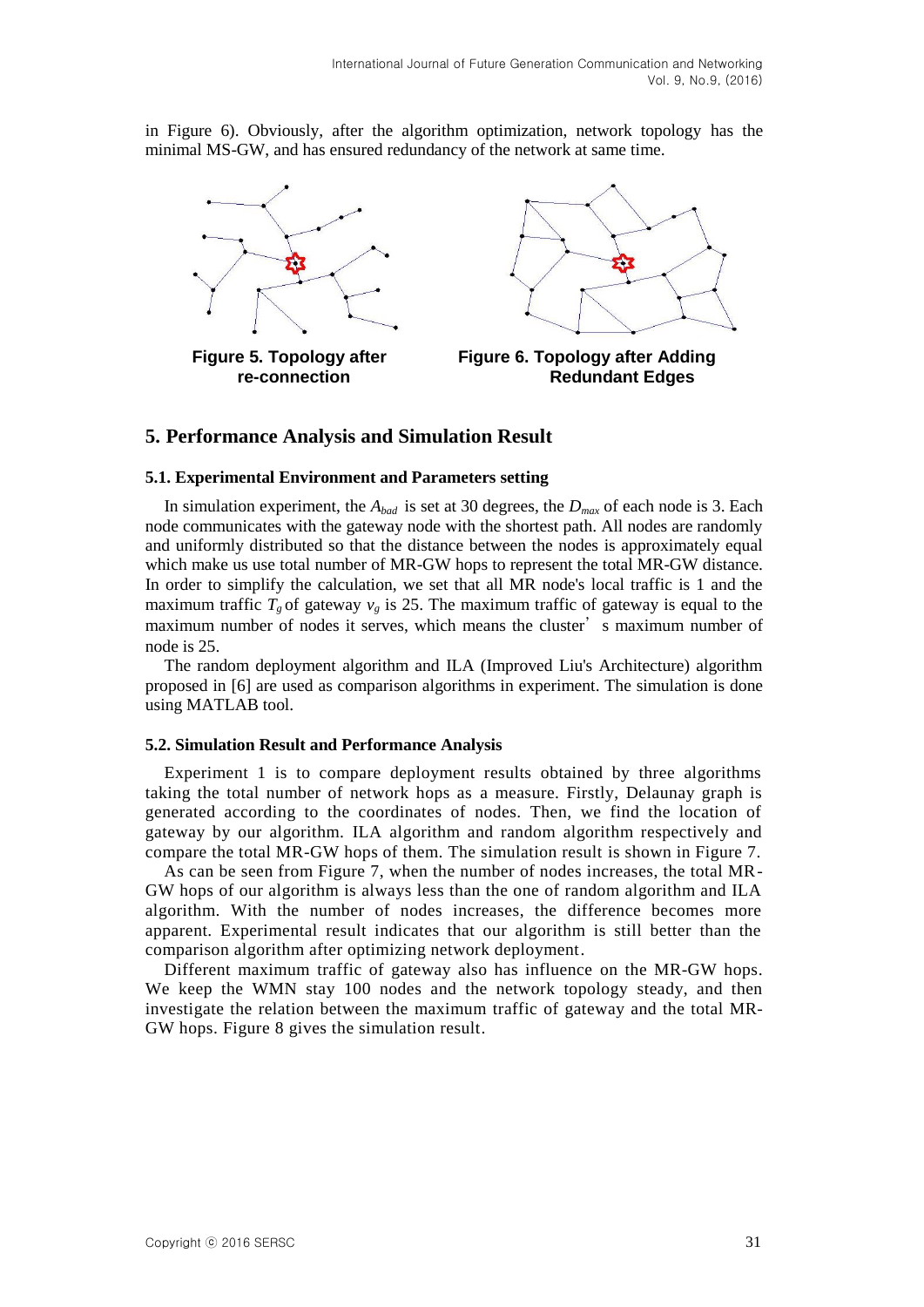

the Total MR-GW Hops Network Nodes' Degree

**Figure 7. Comparison Results of Figure 8. Comparison Result of** 

In Figure 8, with the maximum traffic of gateway  $T_g$  increases, the total MR-GW hops also increases. The reason is that the algorithm limits the number of nodes of cluster with  $T_g$ . While  $T_g$  is small, less nodes are in the cluster which make the number of cluster increase so that the total MR-GW hops reduces; when  $T_g$  increases, more nodes are in the cluster and the number of clusters increases which results in the increase of the total MR-GW hops. As shown in Figure 2, when  $T_g$  increases from 25 to 30, the total MR-GW of hops has no apparent increase. That is because the network is divided based on  $T_g$  which make the number of gateway is  $\lceil n/T_s \rceil$ . That's the minimum number of gateway that satisfies user's requirement within the load capacity of gateways. So whether  $T_g$  is 25 or 30, the number of gateways is 4 and the total MR-GW hops has no significant increase.

Taking the product of node degree and transmission distance as an evaluation standard, we also compare the performance of the three algorithms, and comparison result is shown in Figure 9.



#### **Figure 9. Comparison in Product of Degree and Transmission Distance**

The simulation result show that the products of our algorithm is significantly less than ILA algorithm and random algorithm. It is because the algorithm proposed in this paper is based on the transmission distance as a priority objective, so each node can be connected to the path closest to GW. In the case of GW' s degrees are not limited, the GWs can be connected with all adjacent nodes which distance to GW is shortest, such that it increase the communication path of MR-GW for each node and significantly reduce the transmission distance. But, its cost is to increase the degree of GW.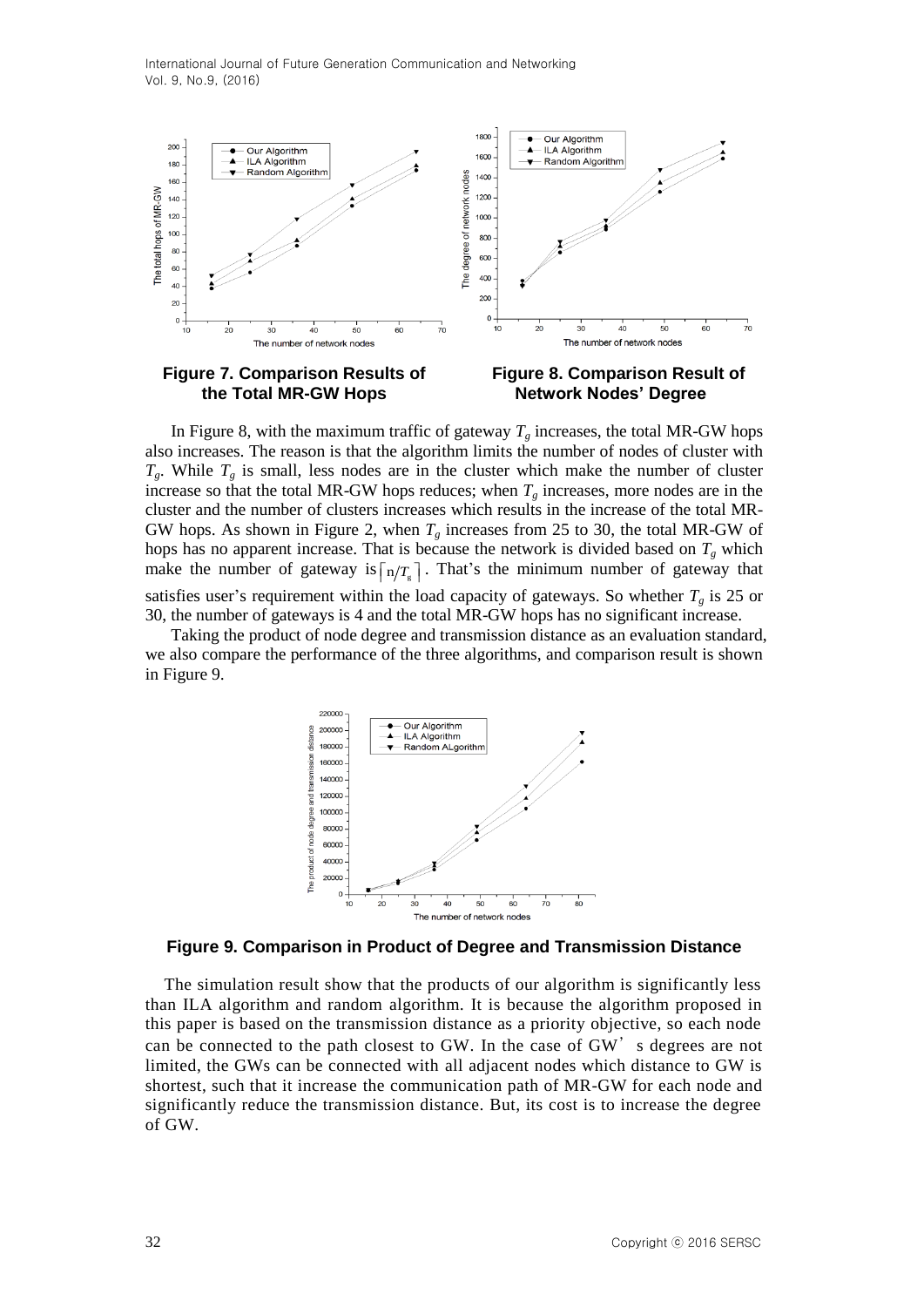# **6. Conclusion**

Combining transmission characteristics of directional antenna and advantages of Delaunay triangle graph, this paper proposes a new deployment algorithm to optimize gateway deployment and topology of WMBNs based on directional antenna. While network connectivity is guaranteed, the algorithm reduces wireless links that the transmission distance is too long and energy consumption is high to improve the transmission rate and reduce energy consumption of WMN. The cost of WMN deployment can be effectively reduced by limiting the number of directional antennas deployed on nodes of WMN. The simulation shows that the algorithm proposed in this paper achieves the minimum number of gateways and the shortest total MR-GW distances while guaranteeing the requirement of user within the load of gateway. This algorithm can effectively optimize topology of WMN and solve the problem of the interference between the directional antenna.

### **Acknowledgements**

This work is supported by the National Natural Science Foundation of China(No. 61363067, No. 60963022).

### **References**

- [1] F. Akyildi, X. Wang, "A Survey on Wireless Mesh Networks", IEEE Communications Magazine, vol. 43, no. 9, **(2005)**, pp. S23-S30
- [2] S. M. Das, H. Pucha and D. Koutsonikolas, "DMesh: Incorporating Practical Directional Antennas in Multi-Channel Wireless Mesh Networks", IEEE Journal on Selected Areas in Communications, vol. 24, nol. 11, **(2006)**, pp. 2028-2039
- [3] W. Wong and S. H. G. Chan, "Topology optimization for wireless mesh with directional antennas", Proceedings of 2014 IEEE International Conference on Communications, Sydney, Australia, **(2014)**, pp.10-14
- [4] B. He, B. Xie and D. P. Agrawal, "Optimizing deployment of Internet gateway in Wireless Mesh Networks", Computer Communication, vol. 31, no. 7, **(2008)**, pp.1259-1275
- [5] W. Wu, J. Luo and M. Yang, "Gateway Placement Optimization for Load Balancing in Wireless Mesh Networkss", The 13<sup>th</sup> Int.l Conf. on Computer Supported Cooperative Work in Design, Santiago, Chile, **(2009)**, pp. 408-413
- [6] Y. Drabu and H. Peyravi, "Gateway Placement with QoS Constraints in Wireless Mesh Networks", Proceedings of the 7th International Conference on Networking,Cancun, Mexico, **(2008)**, pp. 46-51.
- [7] M. Seyedzadegan, M. Othman, B. M. Ali, S. Subramaniam, "Zero-Degree algorithm for Internet GateWay placement in backbone wireless mesh networks", Journal of Network and Computer Applications, vol. 36, no. 6, **(2013)**, pp. 1705-1723
- [8] N. Sadeghianpour, T. Chuah, S. W. Tan, "Improved Topology Control for Multiradio Multichannel Wireless Mesh Networks with Directional Antennas", Proceedings of the 2011 Wireless Communications and Mobile Computing Conference, Istanbul, Turkey, **(2011)**, pp. 1708-1712
- [9] S. Kandasamy, R. Campos, R. Morla and M. Ricardo, "Using Directional Antennas on Stub Wireless Mesh Networks: Impact on Throughput, Delay, and Fairness", Proceedings of 2010 19th International Conference on Computer Communications and Networks, Zurich, Switzerland, **(2010)**, pp. 1-6
- [10] O. Hiraku and M. Kenichi, "Performance Analysis of Wireless Mesh Networks with Three Sector Antennas", Proceedings of the 6th ACM International Wireless Communications and Mobile Computing Conference, Caen, France, **(2010)**, pp. 1232-1236
- [11] Q. Liu, X. Jia and Y. Zhou, "Topology control for multi-channel multi-radio wireless mesh networks using directional antennas", Wireless Network, vol. 17, no. 1, **(2011)**, pp. 41-51
- [12] B. O. Jalel, M. Lynda and C. Mohamed Ould, "A new architecture of wireless mesh networks based IEEE 802.11s directional antennas", Proceedings of 2011 IEEE Int.l Conf. on Communications, Kyoto, Japan, **(2011)**, pp. 1-5
- [13] W. G. Li, T. S. Li and Z. H. Ge, "A Delaunay triangulation based method for optimizing backbone wireless mesh networks", 2011 Int.l Conf. on Computer Science and Service System, Nanjing, China, **(2011)**, pp. 959-962
- [14] Z. P. Hu and P. K. Verma, "Gateway Placement in Backbone Wireless Mesh Networks using Directional Antennas", Proceedings of the 2011 9th Annual Communication Networks and Services Research Conference,Ottawa, Ontario, Canada, **(2011),** pp. 175-180